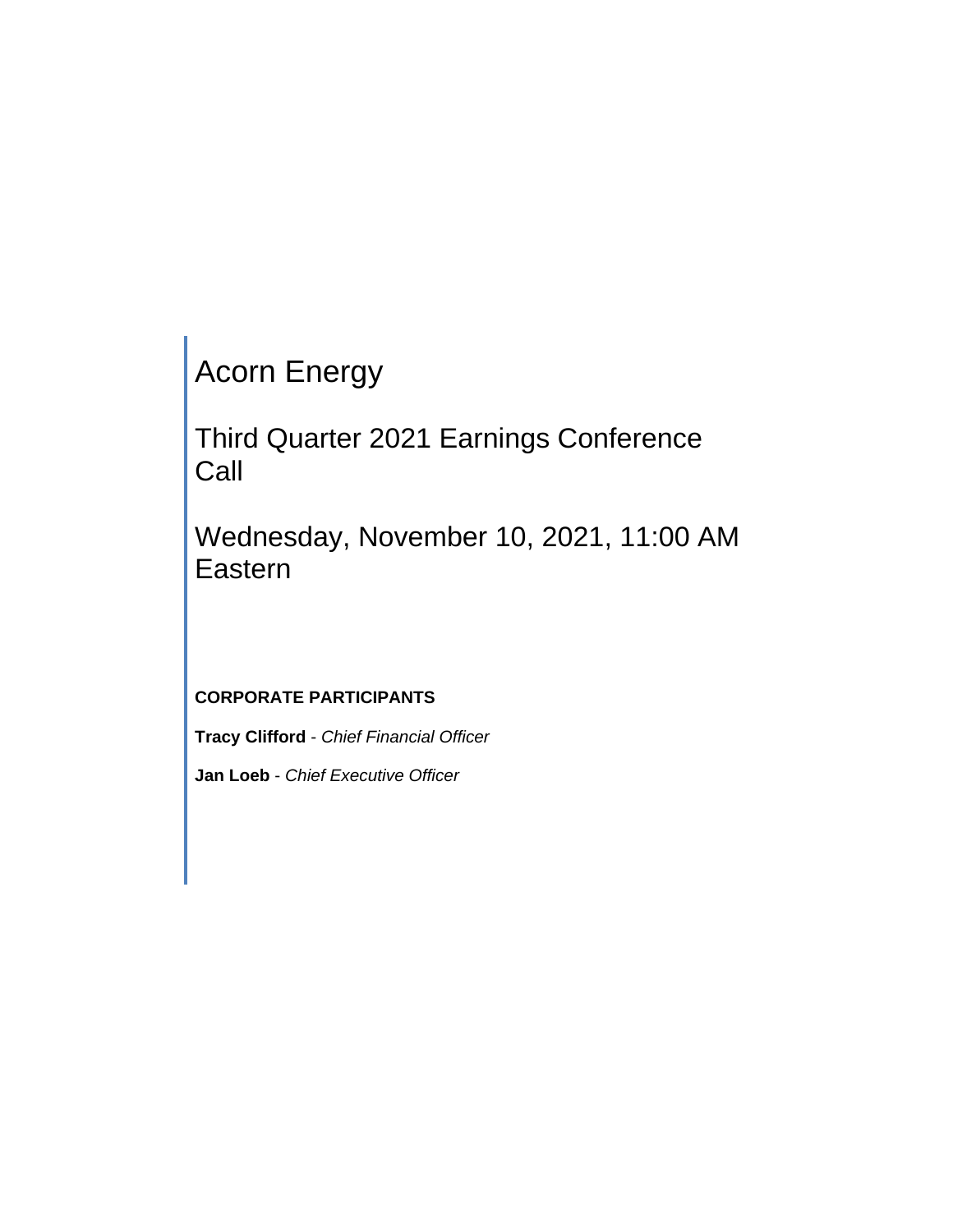#### **PRESENTATION**

#### **Operator**

Good day, ladies, and gentlemen. Welcome to the Acorn Energy Third Quarter Conference Call. At this time, all participants are in a listen only mode. Should you need assistance, please signal a conference operator by pressing star zero. Later we will conduct a question and answer session and instructions will be given at that time. As a reminder, today's conference is being recorded.

I would now like to turn the call over to Tracy Clifford, CFO of Acorn Energy and COO of its OmniMetrix subsidiary. Ms. Clifford, please go ahead.

#### **Tracy Clifford**

Thank you, and welcome, everyone, to today's conference call. As a reminder, many of the statements made in today's prepared remarks or in response to your questions may be forwardlooking in nature. These statements are subject to various risks and uncertainties. For example, the operating and financial performance of the company in 2021 and in future years, is subject to risks associated with disruptions to business operations and customer demand resulting from executing the company's operating strategy, maintaining high renewal rates, growing its customer base, changes in technology, changes in the competitive environment, financial and economic risks and the impact of the COVID-19 pandemic as well as having access to sufficient capital for growth.

Forward-looking statements are based on management's beliefs as well as the assumptions made using information currently available to management pursuant to the safe harbor provisions of the Private Securities Litigation Reform Act of 1995. There are no assurances that Acorn or OmniMetrix will be able to achieve their growth goals in 2021 or in future years. The company also undertakes no obligation to disclose any revisions to these forward-looking statements to reflect events or circumstances after today's date. A full discussion of the risks and uncertainties that may affect the company is included in Risk Factors on Acorn's Form 10-K as filed with the Securities and Exchange Commission.

Now I'll turn the call over to Acorn's CEO, Jan Loeb, for an overview of our business performance and outlook. Jan?

#### **Jan Loeb**

Thanks, Tracy. Good morning. And thank you to those joining today's call. Acorn reported its fourth quarter--consecutive quarter of revenue growth and improved results, reflecting our progress in building our remote monitoring business. Through the first nine months of 2021, GAAP revenue has increased 16% and cash basis revenue has grown 24%. Cash basis revenue is a non-GAAP measure we use to measure our actualized sales growth as it reflects all sales revenue in the period in which the sale is invoiced. GAAP revenue reflects the amortization of deferred revenue over the applicable period, three years for equipment revenue and the period of service from monitoring revenue, which can be one to 12 months. We provide a reconciliation of cash basis revenue to GAAP revenue in today's press release.

Our gross profit grew 22% year-to-date due to revenue growth and gross margin improvements. Gross margin has benefited from design improvements in our next-generation monitoring equipment and services that offer more value to the customer, customized products, and accessories, which carry higher margins as well as progress on increasing our penetration in commercial and industrial markets. We have an exceptional, experienced, and proven design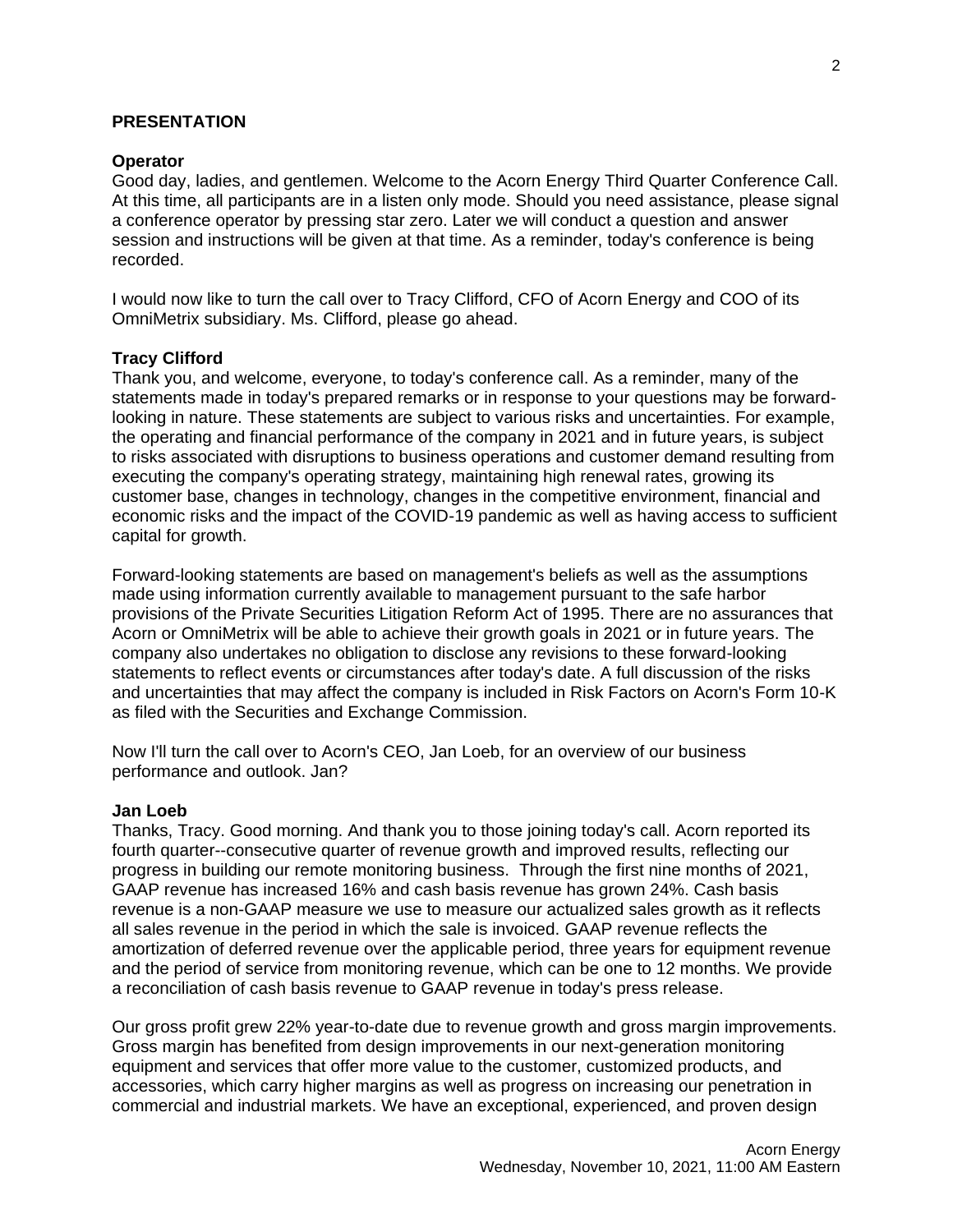and engineering team, and we continue to invest in new product initiatives for commercial and industrial, IoT and remote monitoring opportunities to support our competitive position and growth.

In Q3, we announced beta testing of a remote AC disconnect called RAD for the pipeline market at the National Association of Corrosion Engineers Conference. This new solution has received keen initial interest and our sales teams are working to advance dialogues into trials. To support our business development and expansion efforts, particularly as business returns to more normal procurement activity, we added two new sales engineers in the first quarter of this year. In September, we announced that OmniMetrix has partnered with Texas-based power solutions specialist to provide remote monitoring and control equipment and services for thousands of backup power generators over the next 12 months. PSS is a leading generator dealer and service provider in the Houston area and a prominent bricks and strand distributor. Generator dealers are our primary customers, and we provide monitoring solutions and programs to meet their specific needs. We hope to build upon this relationship and other dealer relationships moving forward.

We also have a strong financial position, including cash and no debt, which provides a solid base to grow our business organically and to consider other value-enhancing partnerships for growth opportunities. We continue to pursue potential acquisition opportunities to accelerate our growth and strengthen or expand our market position, but remain very disciplined in order to ensure any transaction will create shareholder value. Admittedly, this discipline and a period of lofty valuations creates challenges in finding appropriate deals, but we are confident it is in the company's best interest to remain disciplined in our specific deal objectives.

In Q3 '21 and through the nine months ending September '21, hardware revenue increased substantially 20% and 33%, respectively over the comparable 2020 periods. Hardware sales have been robust due to lifting of COVID-19 restrictions on business meetings, travel and trade shows, and hardware sales are also benefiting from the wireless operators decision to sunset 3G monitoring technology in favor of LTE currently and 5G in the future. This sunsetting has positively impacted hardware sales as customers upgrade to next-generation units.

While sunsetting also has a structure negative impact on monitoring revenue growth as a result of disconnects by these customers, we do not upgrade or potentially switch to competitors. We have seen some impact on our business from global supply chain issues, but we have been able to mitigate these issues through proactive management, internal planning and by purchasing safety stock inventory, an option we can pursue given our solid financial position. We believe in the supply chain constrained environment that there may be opportunities in future quarters to potentially acquire additional market share relative to competitors who may not have the financial means to purchase excess levels of safety stock inventory.

To address inflationary pressures on input costs, we implemented a 15% to 20% hardware price increase effective September 1. At the current time, we do not anticipate either supply issues or cost pressures to have a material adverse impact on our business, but we are tracking the changing supply chain issues on a daily basis to ensure we remain well positioned.

Given the fact that we have had several quarters of profitability, I would like to remind investors that Acorn benefits from NOL carryforwards of nearly \$70 million as of year-end 2020. Our NOLs should largely shield the company from cash income taxes for the foreseeable future and therefore provide a significant benefit to cash flow. While currently, Acorn has neither accrued nor paid income tax expense through the first nine months of 2021.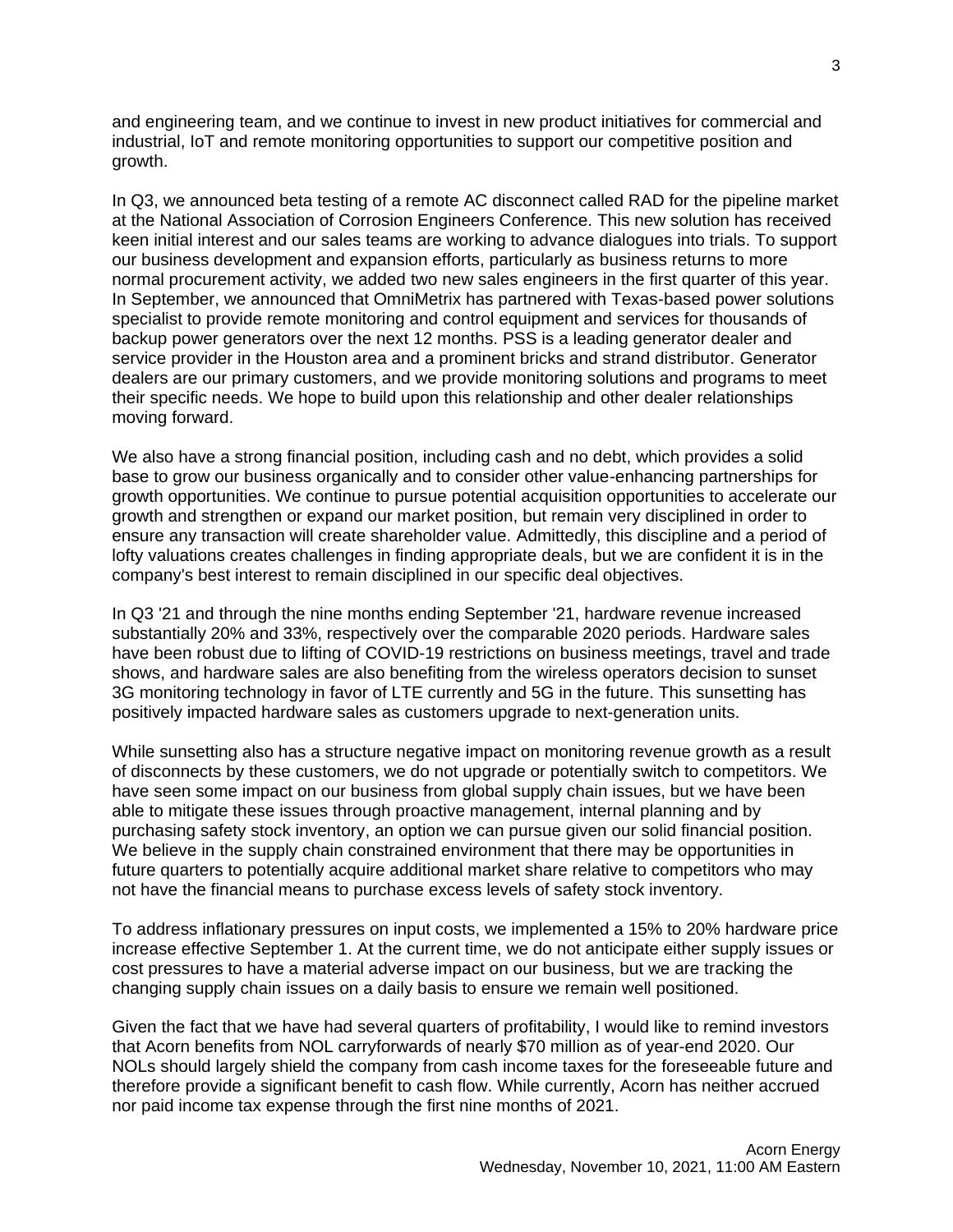Stepping back to look at the bigger picture. Our long-term value proposition to our customers and our confidence in Acorn's growth opportunity is really rooted in the substantial cost reduction, managerial benefits, and environmental benefits we deliver. These issues are of increasing interest and importance for corporate decision-making and yet the market penetration for remote monitoring solutions remains substantially underpenetrated. Thus, we continue to see plenty of opportunities for continued growth, particularly in large industrial markets that we serve and adjacent markets for remote monitoring, control, and related IoT services. We have a stated goal of 20% average annual growth, and we expect to exceed 20% growth of cash-based revenue in 2021, which is the primary metric we use to evaluate our growth.

With that, I'll turn the call to Tracy Clifford, our CFO to review our financials in more detail. Tracy?

### **Tracy Clifford**

Thanks, Jan. I will review the highlights of our financials, which were released and filed with the SEC this morning. And then we'll take investor questions.

OmniMetrix's GAAP revenue grew 12% to \$1.7 million in Q3 '21 from \$1.5 million in Q3 '20, including a 28% increase in hardware revenue and a 4% improvement in monitoring revenues. This increase in hardware revenue is primarily due to the fact that our current and potential customers are more accessible with the lifting of COVID-19 restrictions and budget holds have been released on corporate spend as compared to Q3 '20, which was more impacted by COVID-19 disruptions. Also, as mentioned, the hardware revenue was impacted positively by the sunsetting technology.

Monitoring revenue growth is primarily due to our customer mix being more heavily weighted to commercial and industrial customers than in prior years. In the first nine months of 2021, GAAP revenue increased 16% to \$5 million due to increased hardware and accessory sales, including sales of custom design monitoring units and the change in customer mix of units being monitored. Gross profit grew 15% in Q3 '21 and 22% in the first nine months of 2021. And our gross margin improved to 73% in Q3 '21 from 71% in Q3 '20. The improved gross margin is due to several factors, including sales of the next-generation products that Jan mentioned, an increasing focus on higher-margin commercial and industrial sales, and a related increase in the volume of accessory sales.

Operating expenses increased 13% at OmniMetrix, principally due to increases in compensation and benefits expenses as a result of new hires, annual performance-based salary increases, and higher sales commissions, along with increases in IT expenses for consulting and managed services. OmniMetrix generated operating income of \$265,000 in Q3 '21, a 26% improvement over Q3 '20. Year-to-date, OmniMetrix grew its operating income more than 100% of the comparable prior year period. With improved operating performance at OmniMetrix, Q3 '21 net income attributable to Acorn shareholders improved to \$23,000 or net zero per share from a net loss of \$32,000, which was also \$0 per share in Q3 '20.

As Jan already noted, our cash-based revenue grew 24% for both the third quarter and the 9 month period as compared to the same periods in the prior year. We believe this growth is evidence of the quality of our products and the customer centric focus of our technical support team. As we continue to focus on gaining market share in the commercial and industrial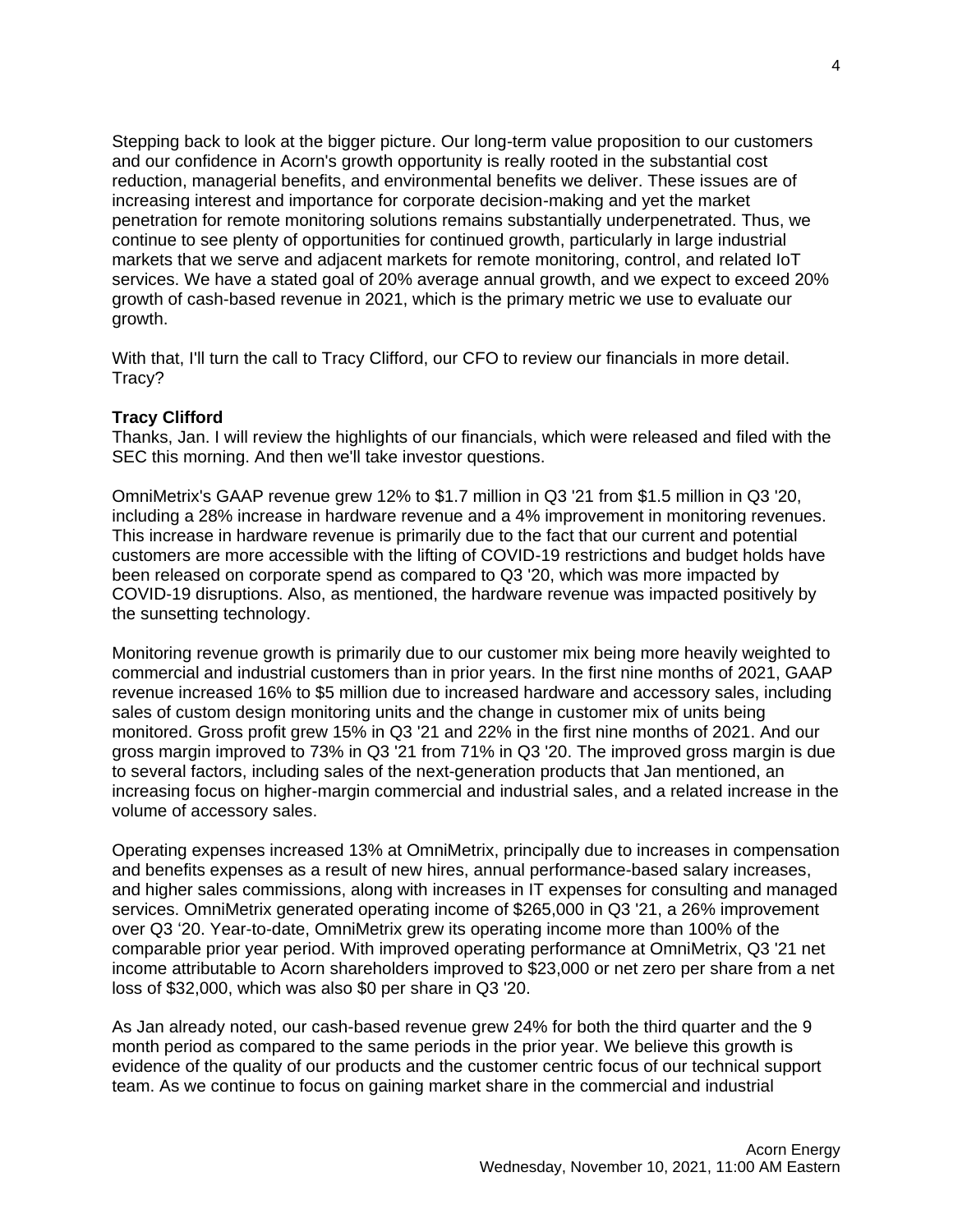segment of the market and to introduce new product enhancements in response to customer feedback, we are bullish that we can continue our current sales trends.

Now speaking about cash. Cash generated from operating activities was \$323,000 in the first nine months of 2021 versus \$300,000 in the first nine months of 2020 due to increased net income and deferred revenue, offset by investments in working capital including inventory and an increase in accounts receivable. In the first nine months of 2021, we have invested \$214,000 in our IT infrastructure related to the redesign and upgrade of our user interface, the design of a new cloud server environment that will provide flexibility for growth and improve data response performance for our customers, and in purchases of new computer equipment. In the same period in 2020, we invested approximately \$90,000 primarily in software customization. We had consolidated cash of approximately \$2 million at September 30, 2021, which was the same level at September 30, 2020 and also at June 30, 2021. More currently, our cash balance on November 8 was \$1.9 million as we've been able to maintain a healthy cash balance even with significant investments in inventory and technology.

As Jan alluded, our inventory approximately doubled to \$477,000 at September 30, 2021 from \$236,000 at September 30, 2020. And as of November 8, our inventory was \$613,000. This investment is a proactive move to stay in front of and mitigate potential impacts to our business from shortages, long lead times, and shipping delays for critical components. We feel we have the capital and the ability to mitigate impacts to our business through proper planning and supply chain management. And thus far, we've been able to do so.

As we've noted in prior calls, earlier in the year, we paid off our AR credit line and elected not to renew it as we believe the company's current cash and expected cash flow provides sufficient liquidity to finance our existing operations for the foreseeable future.

I'll conclude by saying that with the financial results of the first nine months of 2021, we continue to be encouraged and excited about the future opportunities for OmniMetrix's growth. We have the utmost confidence in the quality of our products, the dedication and expertise of our people and the company's ability to continue to provide first-class products and services to meet the changing needs and exceed the expectations of our current and future customer base.

With that, I'd like to turn the call over to the operator to give you all an opportunity to ask us any questions. Thank you so much for joining.

#### **QUESTION AND ANSWER**

#### **Operator**

We will now begin the question and answer session. To ask your question, you may press star then one on your touchtone phone. If you are using a speakerphone, please pick up your handset before pressing the keys. To withdraw your question, please press star then two. We will now pause for a moment to assemble our roster.

Our first question today comes from Richard Sosa, a private investor.

#### **Richard Sosa**

Hi, good morning, Jan, and Tracy. How are you?

**Tracy Clifford** Good morning. 5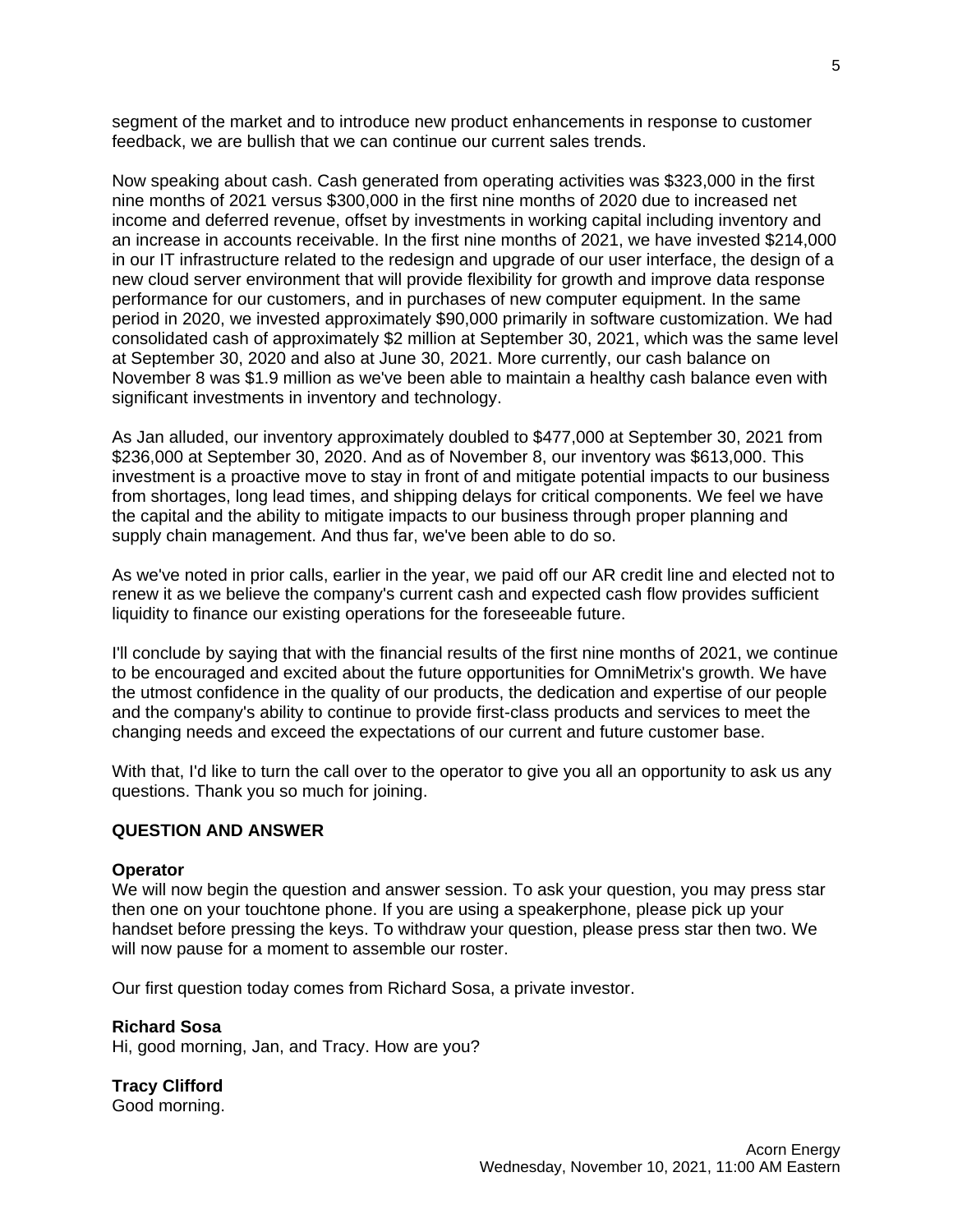### **Richard Sosa**

So congratulations on the quarter. As you know, I've been a long-time investor. And as I tell everyone that look, it's slow and steady wins the race, it's been great that you've been able to manage through the ups and downs of the business and just the markets in general. So congratulations on this quarter, especially on the hardware side. I mean it's probably one of the best quarters I've seen in terms of--in a challenging environment and getting hardware to customers. So I had a few questions on that. One, how much of the hardware growth do you think was from the sunsetting versus just new business?

#### **Jan Loeb**

I would say that today new business most probably was about 10% to 12% and of the growth and the balance would be sunsetting.

#### **Richard Sosa**

Okay. So right 50/50-ish kind of. Okay. And then on the--

#### **Jan Loeb**

--And I would say that sunsetting in our customers' mind, sunsetting is pushing new sales somewhat to the background. And the ability to get new generators is pushing new sales somewhat to the background--are very backlog right now in a new generator demand.

#### **Richard Sosa**

That makes sense. And I've read a lot about that. The partnership you announced or the order you announced with the PSS. Has any of that come in yet? Or is that kind of a 2022 thing?

#### **Jan Loeb**

A little bit has come in. But it's mainly a 2022 event.

#### **Richard Sosa**

Yeah. It's a pretty significant order. So I'm pretty happy to see it. It's one of these--I mean it looks substantial, correct?

#### **Jan Loeb**

Well, it's significant in many ways, besides the fact that it's a large number of units. It's for Briggs & Stratton units. So since you've been following the company for a long time, that Generac is where the lion's share of our monitoring has been historically. And we've tried to diversify away from that, mainly going into the commercial and industrial area.

Kohler is also a very big factor. But Briggs & Stratton, in general has not been a big factor in the generator market. As you know, Briggs & Stratton Corporate has had their financial problems. And they were recently bought out by private equity. So we hope to see in the future a significant uptick in Briggs & Stratton business. And this was kind of the first piece of it. That's why we chose to highlight it.

We generally don't put out press releases on new customers, but because this was a significant, in terms of size, but from a strategic standpoint, it was also significant because of Briggs & Stratton.

#### **Operator**

And again, if you do have a question, please press star then one to join our queue.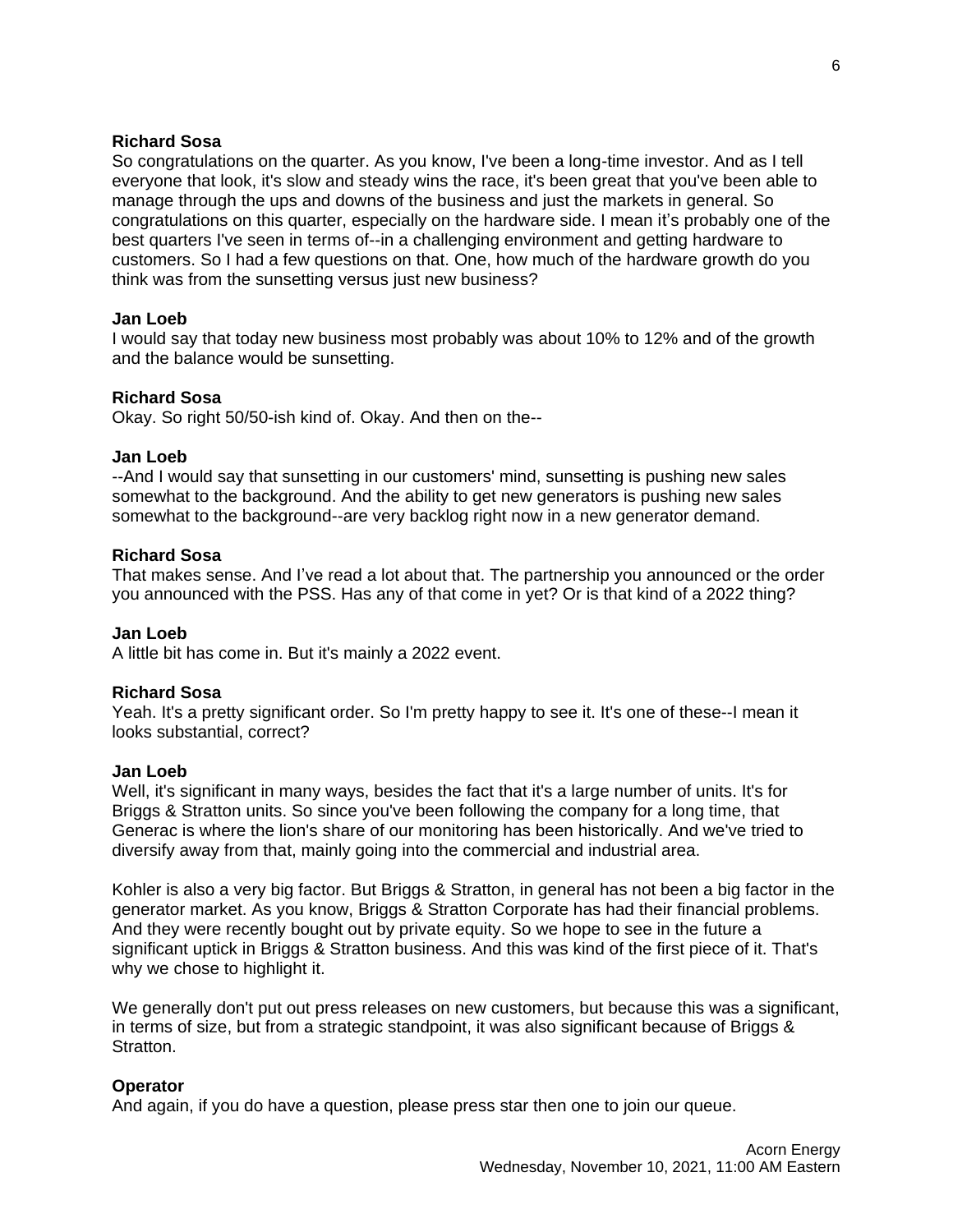Our next question comes from Larry Karlin, private investor.

#### **Larry Karlin**

Okay, two things. Number one, I would like to know how much we earn if anything, in pennies or cents prior to taking the tax loss revenue off.

Number two, I would like to know why we have this conference call? I've been in it for the last year, year and a half. I'm a long-term investor, have 50,000 shares, no big deal. But I think we're spending money for no reason because I never seem to get a feeling there's more than two or three people on the conference call. And why we have these calls rather than just talking about the earnings we have prior to the tax loss carryforward and our growth in detail on the news. That's it. Thank you.

### **Jan Loeb**

Okay. Larry, I'll answer your second question first. And then I'll let Tracy answer your first question.

Firstly, right now on the call, since I actually see who the people are on the call, we have approximately 25 people on the call. So there is a significant amount of investor interest. Obviously, we're a very small company. And I hope over time, it will continue to grow as it has in the past. So that's number one.

Number two is the conference call, which does not cost a lot of money, relatively little, is a very efficient way for our shareholders to hear what's going on at the company and to provide our shareholders the ability to ask management questions. So all shareholders can benefit from the answers that are received. So I think that the--having these calls are very beneficial to our shareholders.

Tracy?

Okay. I'll answer your first question first then --

#### **Tracy Clifford**

Hi. Hi, Jan. I'm on.

Larry, I'm not sure I fully understand your question. But our net income for the 9-month period is, as we stated in the script was \$45,000. And because we have \$70 million in net operating loss carryforwards, we don't record any reserve or anything like that in our financials against our net income. So what you see actually in our financials that we file and in our earnings release is the income before income taxes because we won't have any income tax expense applicable for quite some time because of the carryforwards.

### **Larry Karlin**

My real question is, when can the company show \$0.03, \$0.04, \$0.05, \$0.06 in earnings to justify a move in the stock?

#### **Tracy Clifford**

Understood. Well, as we have been progressing at the 20% growth rate. Our expectation is we're going to continue to have double-digit growth, hopefully. And certainly our objective is to have a return to our shareholders, but it is going to be largely dependent in the continued pace of our growth. And also if we are able to identify, as Jan discussed in the script, identify an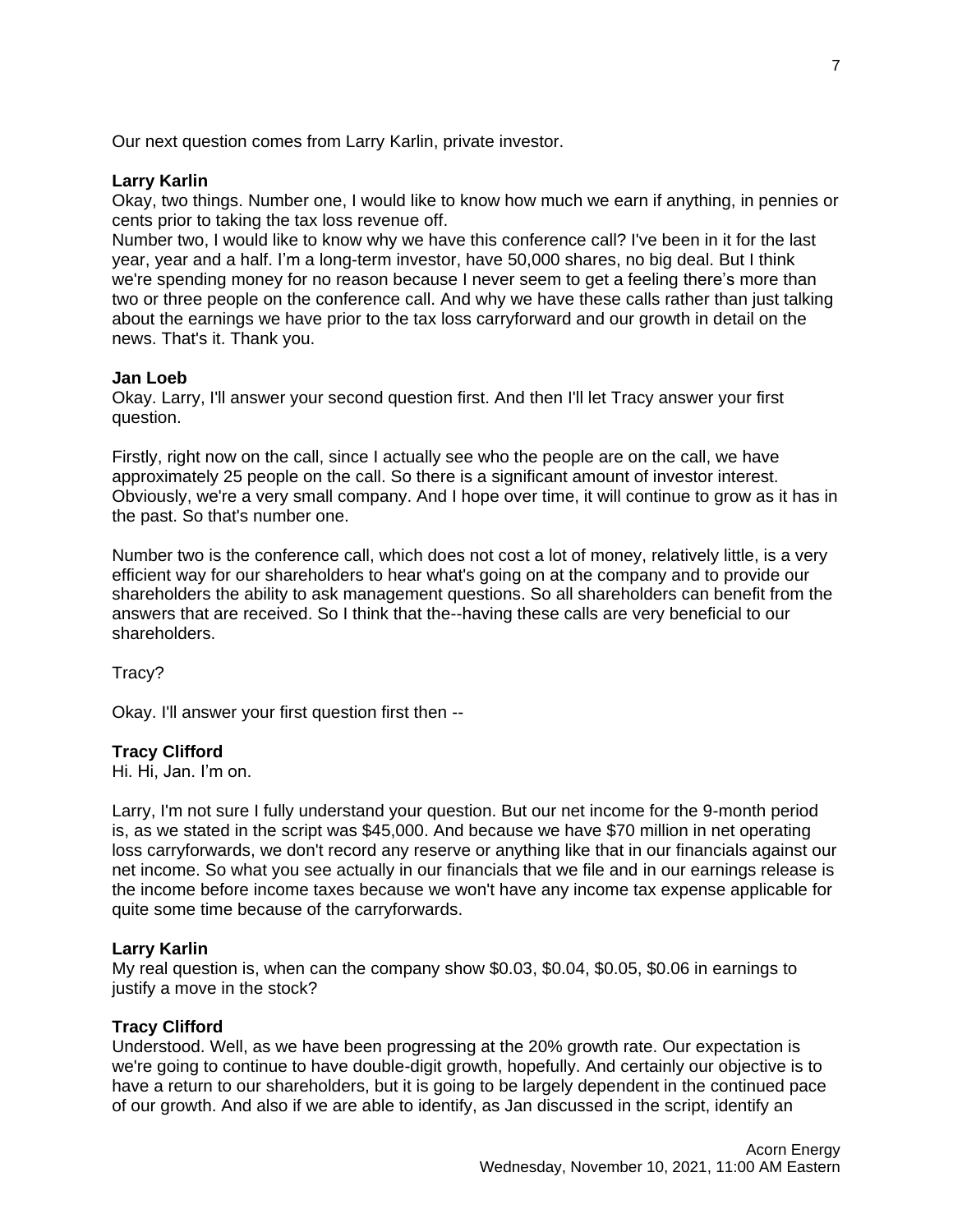acquisition that we can bolt on as well that will assist in the organic growth that we're experiencing at a faster pace.

### **Larry Karlin**

Thank you.

# **Operator**

And our next question is a follow-up from Richard Sosa, private investor.

# **Richard Sosa**

Yeah. Jan, I accidently hung up. I had a question about the CP unit. Just I saw that it's been turning to the positive side. And it was really happy for me to see it. Do you see those trends continuing?

### **Jan Loeb**

Definitely. And CP--CP was the part of our business that was impacted most by COVID. Because in the CP business, we don't sell to dealers, we sell to the actual end customer. And the end customer is usually a large utility or a large pipeline company. And those companies had in place the COVID restrictions on meetings, et cetera. So it was difficult for us to sell into that market during COVID. So now that has opened up, we expect to see a churn in that business. And then also, as you heard on my call, the RAD is a product for the CP market. And we hope that, that also will generate significant interest and growth in the CP business.

### **Richard Sosa**

And should that be a competitor that does the RAD?

### **Jan Loeb**

I'm sorry. Richard, can you say that again?

### **Richard Sosa**

Is it currently a competitor in the CP segment that has a product that can remotely disconnect?

#### **Jan Loeb**

No, right now, we have the lead, we have a patent. I mean one of our competitors is certainly saw it at the show. And our understanding is trying to come up with one. But right now, we're the only one.

### **Richard Sosa**

No, I love it. The best way to get around the hiring problems that a lot of companies are facing is technology and you guys provide that. So I'm very excited.

#### **Jan Loeb**

Yep.

### **Operator**

If you have further questions, please press star then one to join our queue.

At this time, I'm not showing further questions. So I like to hand the call -- okay. And actually, looks like we do have some people in queue. So give us just a moment here.

And our next question comes from Joel Sklar, private investor.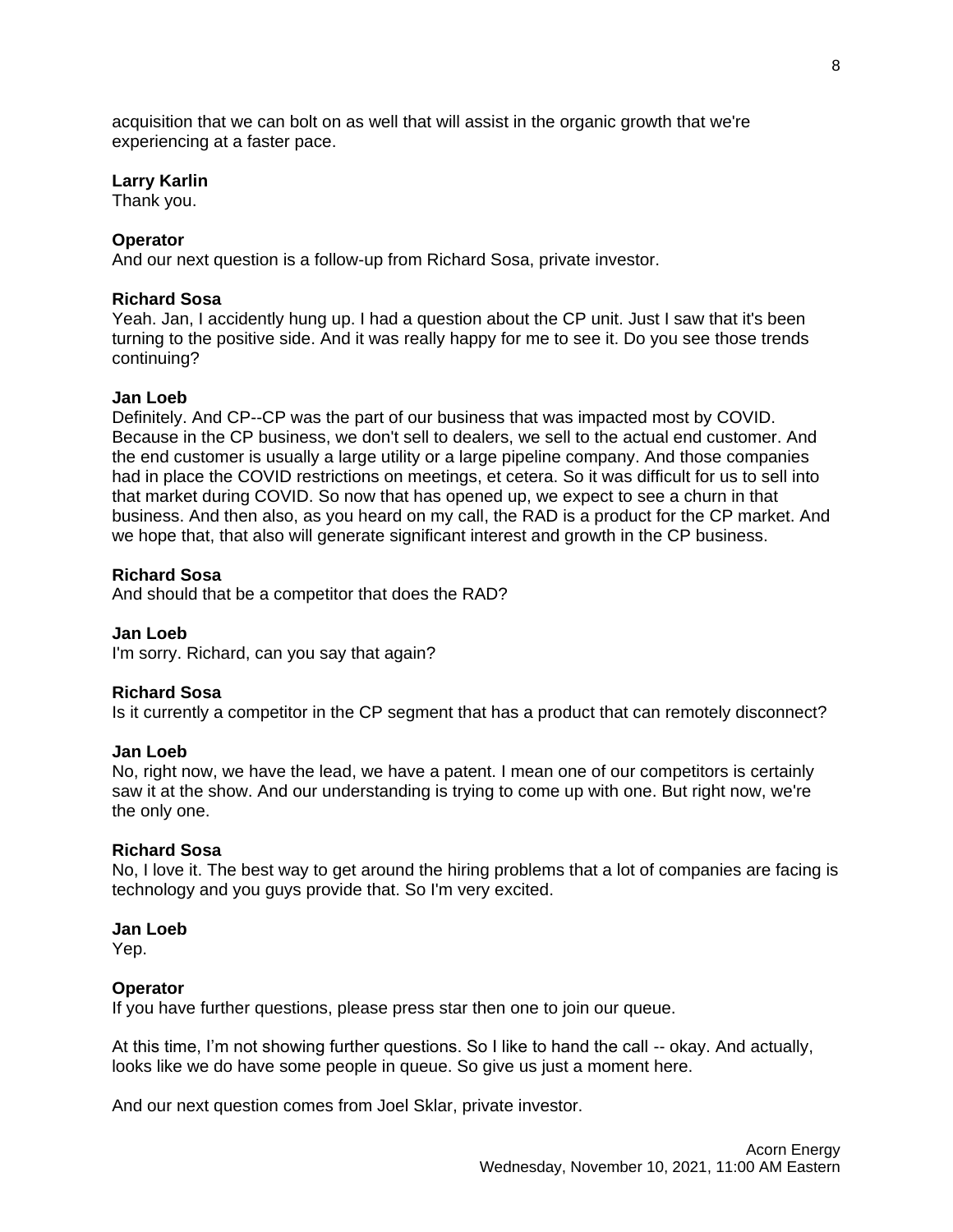### **Joel Sklar**

Good morning, Jan, and Tracy. A very good quarter, so congratulations on that. And a response to an earlier question. I have to say, I for one very much appreciate the quarterly conference call, so thank you very much. And my question has to do also with the CP market. Is there any way you can give us an idea of what the total addressable market is? I know you may be a little difficult that you have different devices now that you're providing. Some of it is brand new and maybe replacing things that were done more manually. But if there's anything that you--any color you can give us on the size of the CP market for this type of equipment? I would really appreciate it.

#### **Jan Loeb**

Okay. The answer is I can't really give you a real answer. Because there's no industry data out there and there's no CP association that compiles the data. I can give you really an off, but tough answer just based on the number of our customers and the miles of their pipelines. But every customer is different as to where they have their rectifiers placed. My guess would be it's about \$100 million market.

# **Joel Sklar**

Now would that be for equipment as versus like ongoing monitoring? Or how would you categorize that \$100 million? Would it be just the hardware itself? Or does that include--

**Jan Loeb** --No. It's both.

**Joel Sklar**

Okay. Thank you.

### **Operator**

Our next question comes from Michael Zuk, private investor.

### **Michael Zuk**

Good morning. Could you enlighten us, are there any opportunities in carbon capture or in methane monitoring that we could take advantage of?

#### **Jan Loeb**

Hi. Good morning, Michael. The answer is I don't know. And it's not something that we really have looked at seriously. I know that in terms of--let's say, there are some companies that are involved with piping like CO2. And so CO2 is very corrosive. So we've been talking to some of them about monitoring on their pipelines. But I don't know exactly now what area of methanol carbon capture you're talking about. But in general, it would be--have to be on a pipeline, and we would monitor that pipeline. If there's some kind of pipe that's taking the carbon, the CO2, or the methane from point A to point B.

#### **Michael Zuk**

And then a potential follow-up question. With the advent of hydrogen as an alternative fuel, you think there'll be any opportunity in monitoring the production of hydrogen?

#### **Jan Loeb**

Again, there could be an opportunity. It's not an area we are focused on.